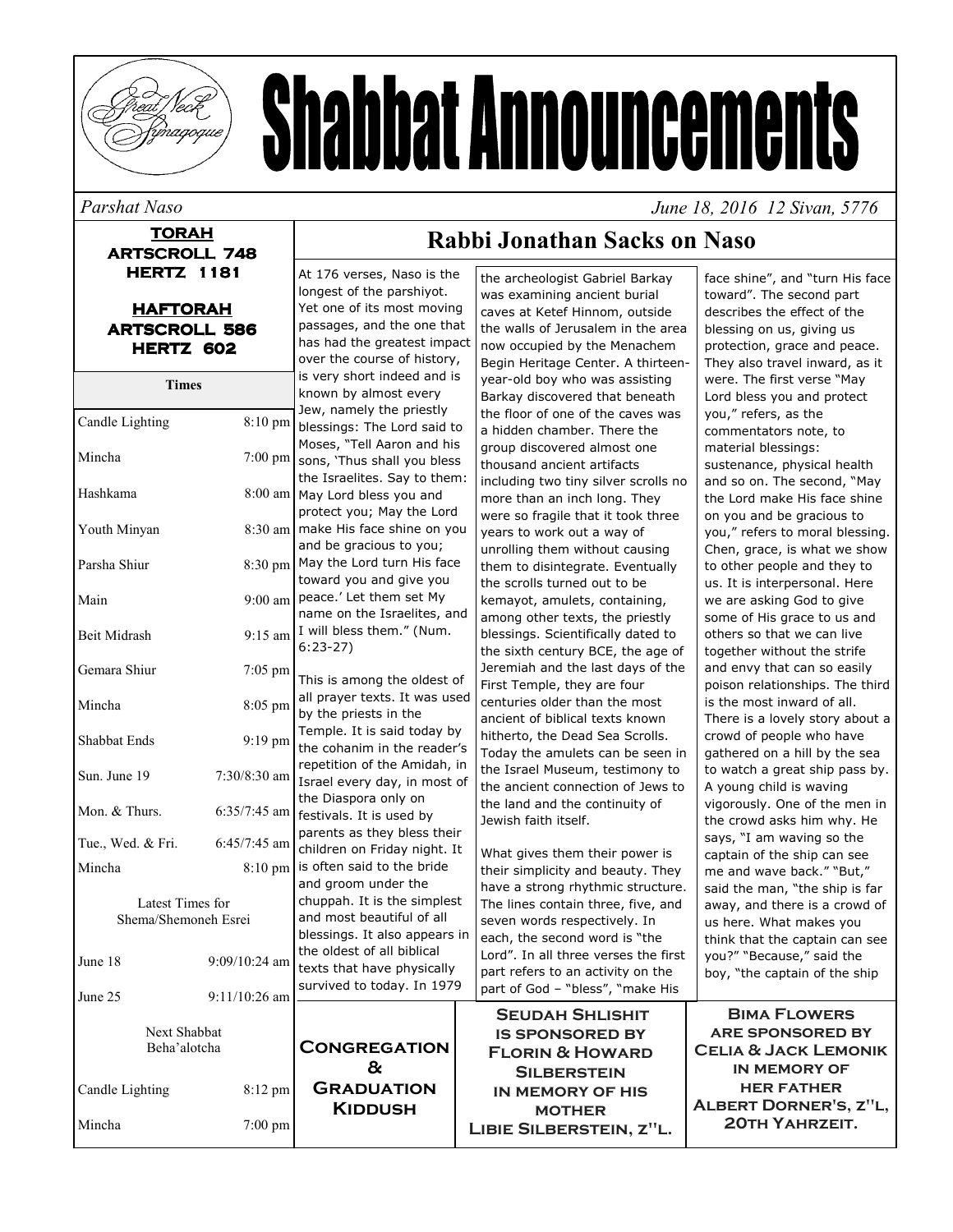#### 26 Old Mill Road, Great Neck, NY 11023 (516) 487-6100

#### **Shabbat Announcements Parshat Naso 5776**

is my father. He will be looking for me among the crowd." That is roughly what we mean when we say, "May the Lord turn His face toward you." There are seven billion people now living on this earth. What makes us any of us more than a face in the crowd, a wave in the ocean, a grain of sand on the sea shore? The fact that we are God's children. He is our parent. He turns His face toward us. He cares.

The God of Abraham is not a mere force of nature or even all the forces of nature combined. A tsunami does not pause to ask who its victims will be. There is nothing personal about an earthquake or a tornado. The word Elokim means something like "the force of forces, cause of causes, the totality of all scientifically discoverable laws." It refers to those aspects of God that are impersonal. It also refers to God in His attribute of justice, since justice is essentially impersonal. But the name we call Hashem the name used in the priestly blessings, and in almost all the priestly texts - is God as He relates to us as persons, individuals, each with our unique configuration of hopes and fears, gifts and possibilities. Hashem is the aspect of God that allows us to use the word "You". He is the God who speaks to us and who listens when we speak to Him. How this happens, we do not know, but that it happens is central to Jewish faith. That we call God Hashem is the transcendental confirmation of our significance in the scheme of things. We matter as individuals because God cares for us as a parent for a child. That, incidentally, is one reason why the priestly blessings are all in the singular, to emphasize that God blesses us not only collectively but also individually. One life, said the sages, is like a universe. Hence the meaning of the last of the priestly blessings. The knowledge that God turns His face toward us - that we are not just an indiscernible face in a crowd, but that God relates to us in our uniqueness and singularity  $-$  is the most profound and ultimate source of peace. Competition, strife, lawlessness and violence come from the psychological need to prove that we matter.



**Great Neck Yoetzet Halacha Lisa Septimus** Welcomes your questions about mikvah, observance of taharat mishpacha (halacha relating to married life) and women's health, as it connects to Jewish law. Reach out to her at: Phone: 516 415 1111 Email: greatneckyoetzet@gmail.com.

All conversations and emails are kept confidential.



**Great Neck Synagogue** 26 Old Mill Road, Great Neck, NY 11023 516-487-6100

Rabbi Dale Polakoff, Rabbi Rabbi Ian Lichter, Assistant Rabbi Dr. Ephraim Wolf, z"l, Rabbi Emeritus **Zeev Kron, Cantor** Eleazer Schulman, z"l. Cantor Emeritus Rabbi Sholom Jensen, Youth Director Zehava & Dr. Michael Atlas, Youth Directors **Mark Twersky, Executive Director** Dr. James Frisch, Assistant Director **Dov Sassoon, President** Harold Domnitch, Chairman of the Board Lisa Septimus, Yoetzet Halacha 516-415-1111 We do things to prove that I am more powerful, or richer, or more successful than you. I can make you fear. I can bend you to my will. I can turn you into my victim, my subject, my slave. All of these things testify not to faith but to a profound failure of faith. Faith means that I believe that God cares about me. I am here because He wanted me to be. The soul He gave me is pure. Even though I am like the child on the hill watching the ship pass by, I know that God is looking for me, waving to me as I wave to Him. That is the most profound inner source of peace. We do not need to prove ourselves in order to receive a blessing from God. All we need to know is that His face is turned toward us. When we are at peace with ourselves, we can begin to make peace with the world. So the blessings become longer and deeper: from the external blessing of material goods to the interpersonal blessing of grace between ourselves and others, to the most inward of them all, the peace of mind that comes when we feel that God sees us, hears us, holds us in His everlasting arms.

One further detail of the priestly blessings is unique, namely the blessing that the sages instituted to be said by the cohanim over the mitzvah: "Blessed are you...who has made us holy with the holiness of Aaron and has commanded us to bless His people Israel with love." It is the last word, be-ahavah, that is unusual. It appears in no other blessing over the performance of a command. It seems to make no sense. Ideally we should fulfill all the commands with love. But an absence of love does not invalidate any other command. In any case, the blessing over the performance of as command is a way of showing that we are acting intentionally. There was an argument between the sages as to whether mitzvot in general require intention (kavanah) or not. But whether they do or not, making a blessing beforehand shows that we do have the intention to fulfill the command. But intention is one thing, emotion is another. Surely what matters is that the cohanim recite the blessing and God will do the rest. What difference does it make whether they do so in love or not? The commentators wrestle with this question. Some say that the fact that the cohanim are facing the people when they bless means that they are like the cherubim in the Tabernacle, whose faces "were turned to one another" as a sign of love. Others change the word order. They say that the blessing really means, "who has made us holy with the holiness of Aaron and with love has commanded us to bless His people Israel." "Love" here refers to God's love for Israel, not that of the cohanim. However, it seems to me that the explanation is this: the Torah explicitly says that though the cohanim say the words, it is God who sends the blessing. "Let them put my name on the Israelites, and I will bless them." Normally when we fulfill a mitzvah, we are doing something. But when the cohanim bless the people, they are not doing anything in and of themselves. Instead they are acting as channels through which God's blessing flows into the world and into our lives. Only love does this. Love means that we are focused not on ourselves but on another. Love is selflessness. And only selflessness allows us to be a channel through which flows a force greater than ourselves, the love that as Dante said, "moves the sun and the other stars", the love that brings new life into the world. To bless, we must love, and to be blessed is to know that we are loved by the One vaster than the universe who nonetheless turns His face toward us as a parent to a beloved child. To know that is to find true spiritual peace.

Talk to G-d the way you would talk to your best friend. Tell The Holy One everything... **Rebbe Nachman of Breslov**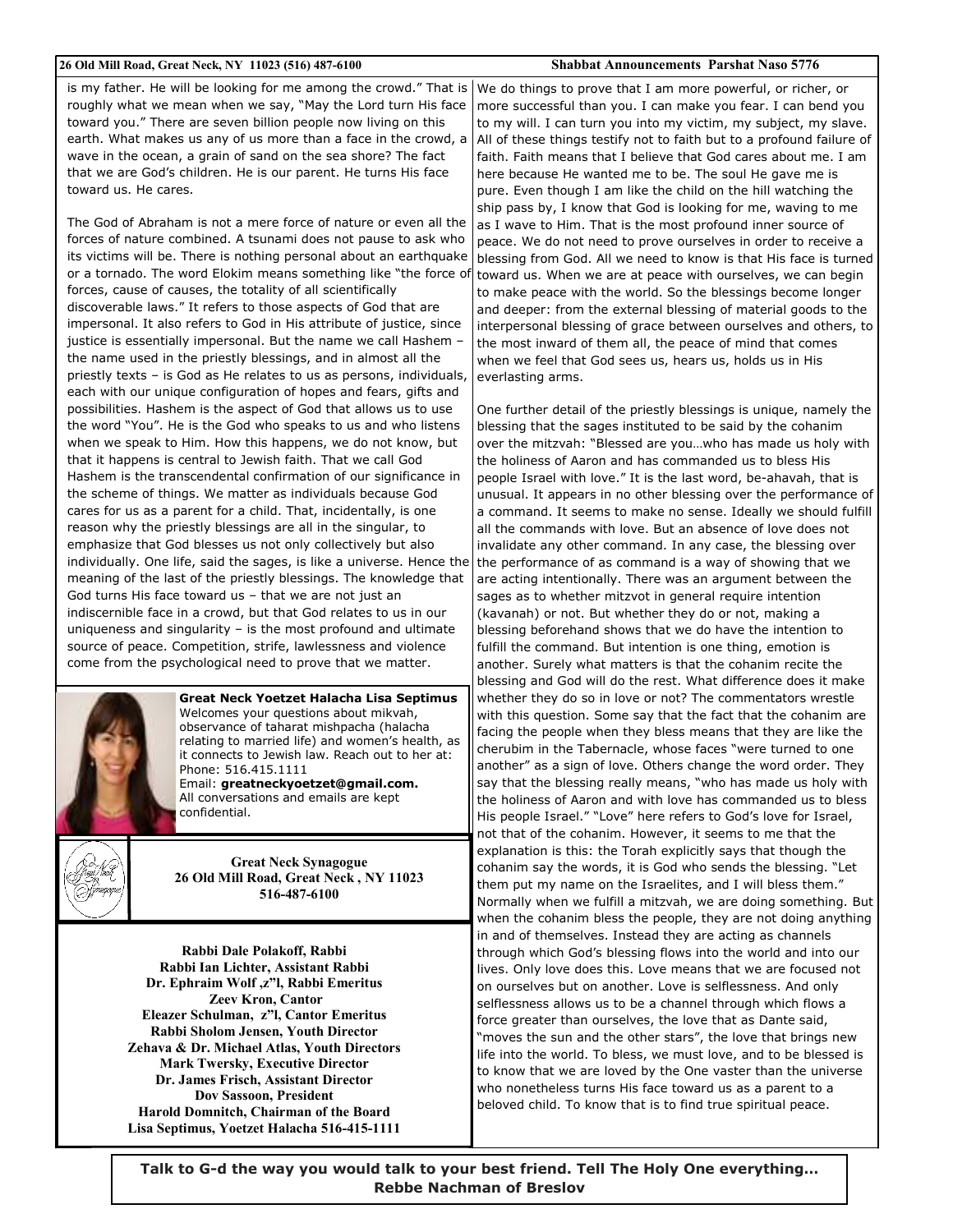## **GREAT NECK SYNAGOGUE GRADUATION & CONGREGATIONAL KIDDUSH SHABBAT, JUNE, 18, 2016**

## CELEBRATE ALL OF YOUR SMACHOT WITH US

**BIRTHS BAR & BAT MITZVAH GRADUATIONS WEDDINGS ANNIVERSARIES BIRTHDAYS** OR

**COMMEMORATE A LOVED ONES YAHRZEIT** 

TO PARTICIPATE PLEASE CALL THE SYNAGOGUE OFFICE OR SEND YOUR INFORMATION TO MTWERSKY@GNS.ORG

**COST IS \$100 PER FAMILY** 



I WISH TO PARTICIPATE IN THE CONGREGATIONAL KIDDUSH

YOUR NAME

OCCASION

IN MEMORY OF  $\hspace{0.015in}$ 

CHECK ENCLOSED POWER AND THE CHECK CHECK ENCLOSED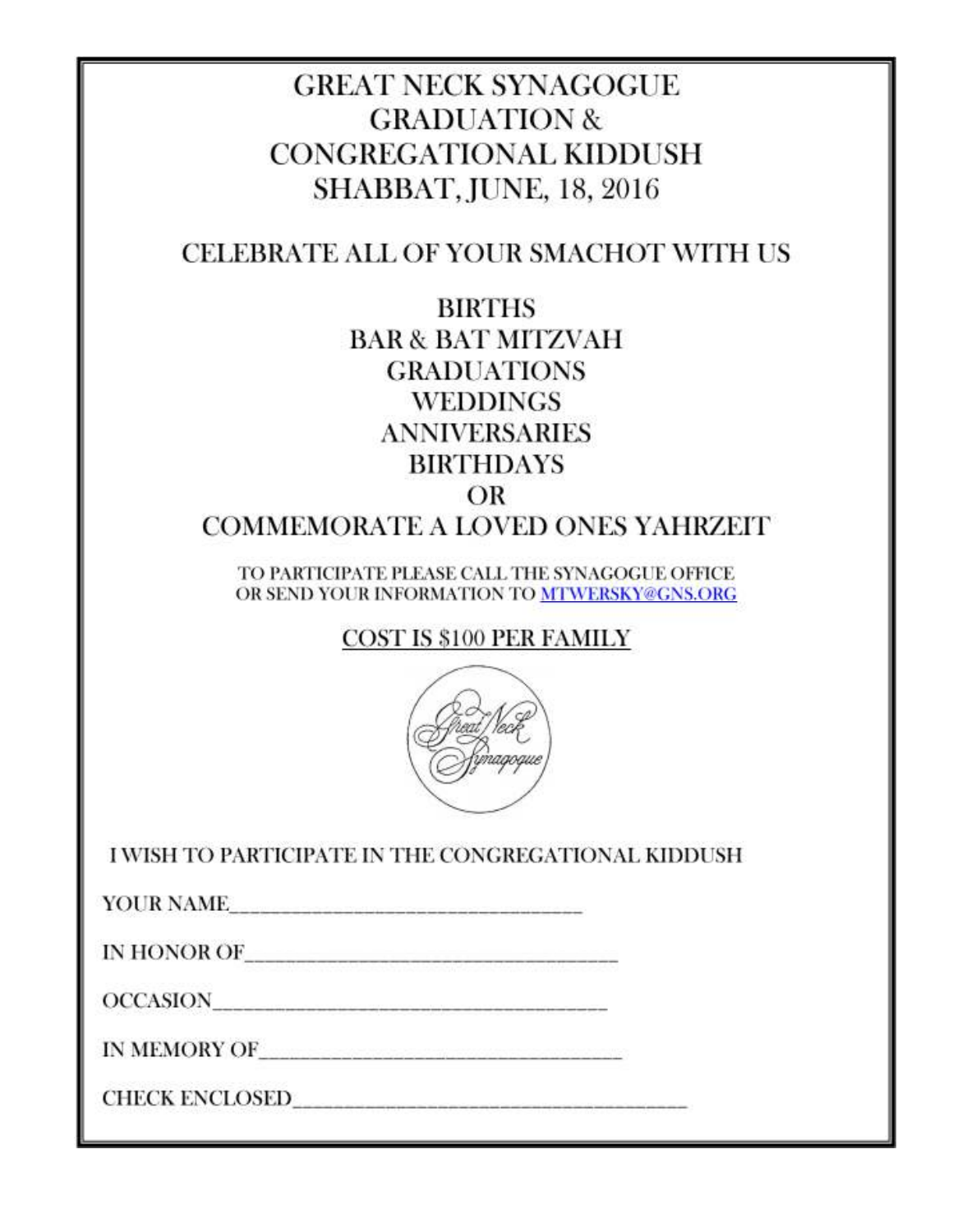## Join us for our next Chaverim Program on June 15th from 11:30 - 2 pm.

This week Dr. William Helmreich will talk about "Jewish Stereotypes and the Myths Behind Them" Are Jews really smarter than other peoples? Do they control the media? Are they pushy and aggressive? Better in business? What about the Jewish mother and the JAP stereotype? What about the notions that Jews have horns and killed Jesus Christ? Bigger noses? What can we do about these stereotypes, many of them hurtful and demeaning?

As always a delicious lunch will be provided, so please let us know if you will be attending.

After lunch join us for a discussion about our latest book group book "the Dressmaker"

Play mah jong, scrabble and card games with your fellow Chaverim after lunch and the presentation.

Thank you to Sheva Turk for an informative and practical guide to living healthier and happier lives.

Thank you to Joan Begun for sponsoring the lunch.

### Save the dates for upcoming programs

June 29th - Marilyn Freedman will be leading us in a whole body exercise program to build strength from within. Remember to wear comfortable shoes.

Chaverim will be continuing through the summer -July 13, 27, August 10, 24

Hope to see you there, Cindy, Erica, Michelle and **Naeema**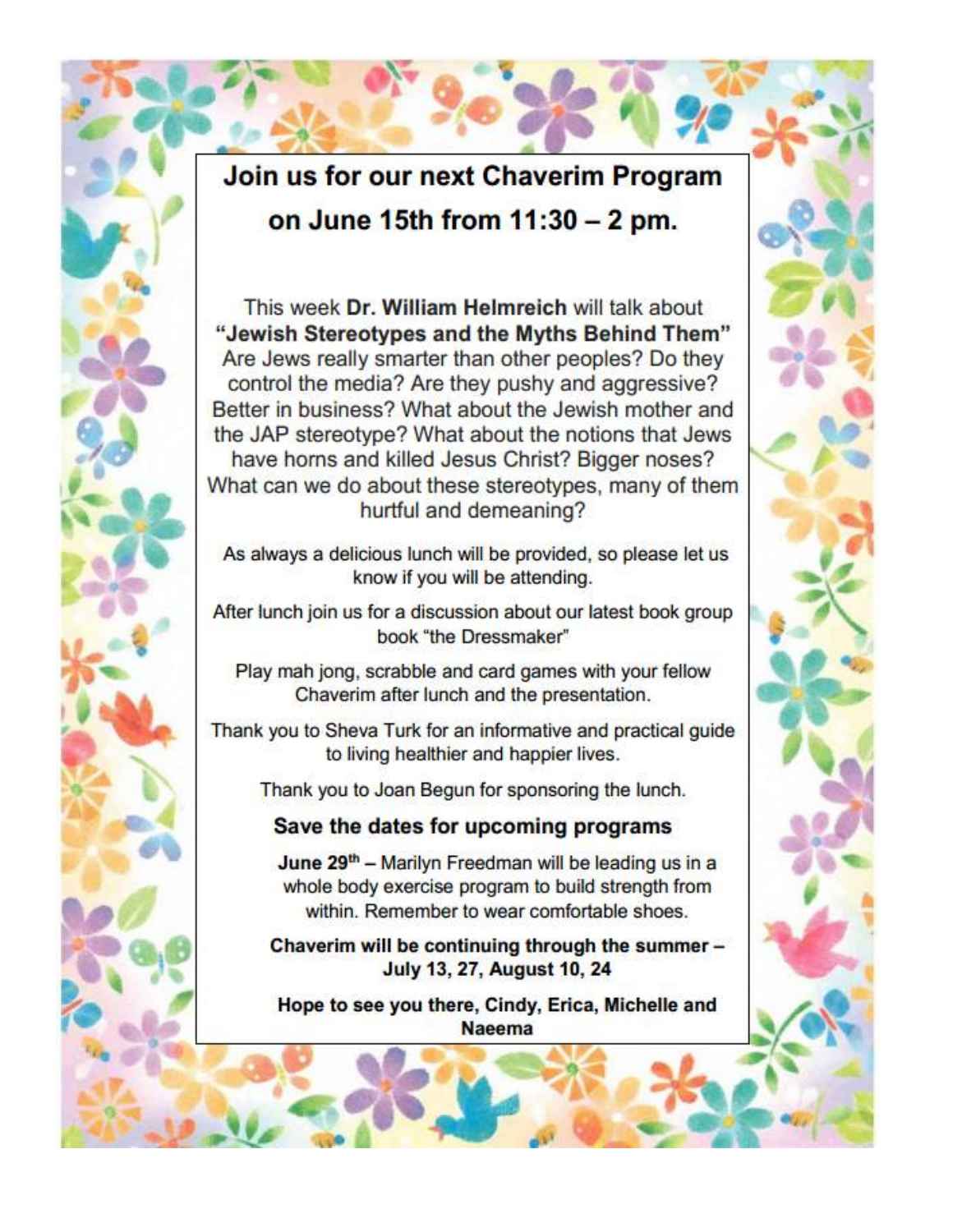# **GREAT NECK SYNAGOGUE**

## **CHESED COLLECTION**



Who among us does not have old and unwanted shoes, eyeglasses or cell phones sitting in a closet or a drawer at home? Although enjoyed and treasured in their day, now these items sit awaiting their seemingly inevitable final reckoning with the Great Neck sanitation department.

It doesn't have to be that way! You can give these items a new lease on life and, more importantly, help those in need when doing so. All you need to do is drop off those items this week at one of the two convenient drop-off locations listed below. Here's how your items will help:

Shoes Your gently used shoes will go to Souls4Soles, a terrific charity dedicated to fighting poverty in the U.S. and around the world. Can read more about it at http://soles4souls.org/

Eyeglasses and Sunglasses Your glasses or sunglasses will go to New Eyes, an outstanding charity based in New Jersey dedicated to providing free prescription glasses for those in need. Read more at http://www.new-eyes.org

Cell phones Your used cell phone can help provide cost-free communications to the brave members of our military. Cell phones for Soldiers was founded in 2004 by a 12 and 13-year old brother and sister from Massachusetts and has since provided almost 200 million minutes of talk time allowing troops to have priceless conversations with their loved ones back home. You can read more about the program at http://www.cellphonesforsoldiers.com/

We hope that you will take a few moments in your day to go through your closets and drawers to find and donate these items. This is also a wonderful opportunity to teach your children the life-changing value of small acts of chesed.

### Please drop your items off any time Sunday through Friday beginning Sunday May 22.

1.88 Old Pond Road (Please leave by the garage.) Contact, if needed: Steve Blumner - 516-639-8941

2. 11 William Penn (Please leave by the garage.) Contact, if needed: Jonny Ambalo - 347-971-8178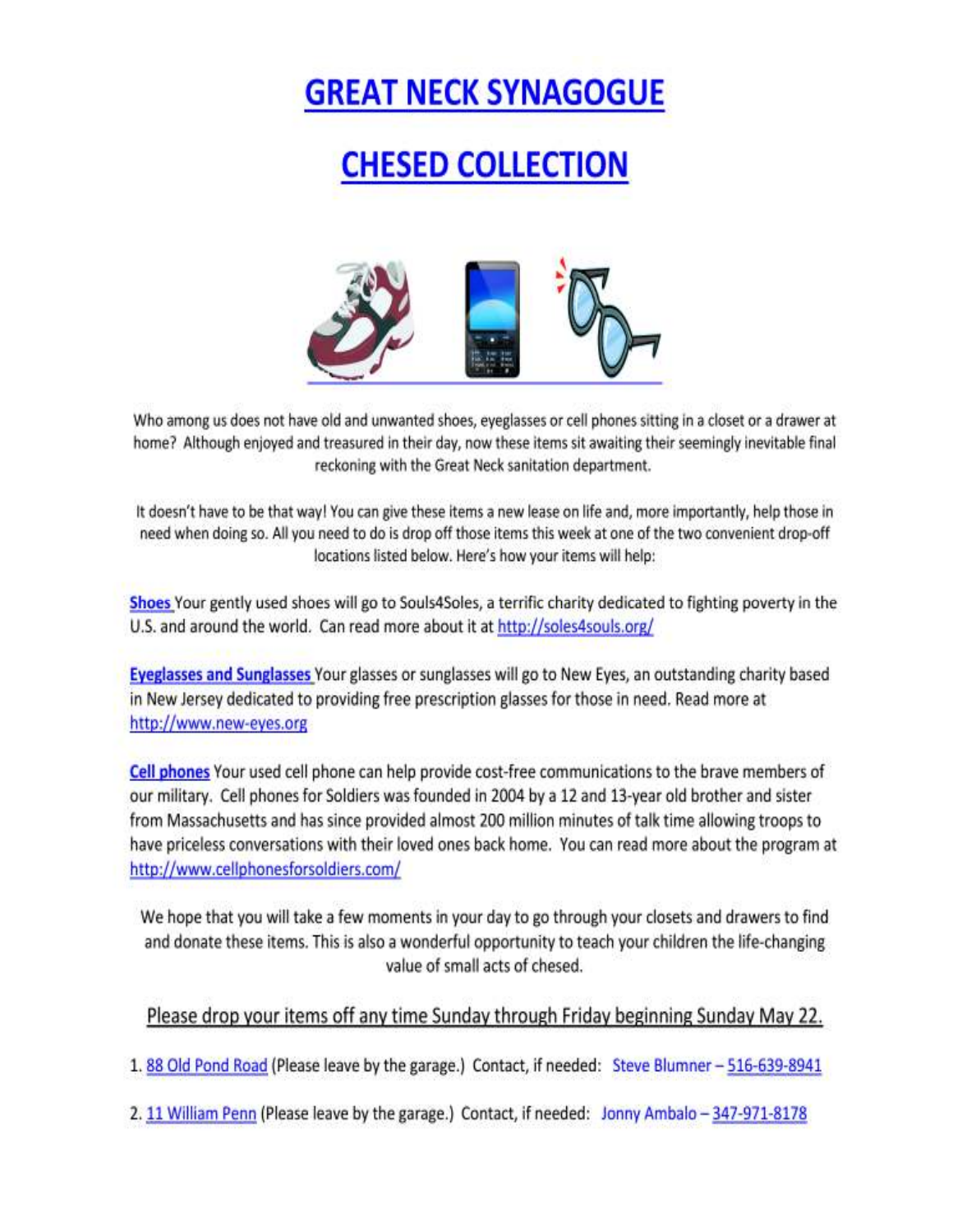

## SHOOTING EVENT

**INSTRUCTION** 

## RIFLE, AMMO, TARGET, INCLUDED

**MONDAY JUNE 27TH 6 - 9PM COST \$56 WITH PIZZA** 

**MENS CLUB MEMBERS ONLY** (SPOUSES WELCOME) (\$18 NEW MEMBER DUES)

**ADULTS 21+** 

FOR INFO CALL MARK FRIEDMAN 516-384-5491 **HILLY MILUN** 516-504-0320

TODORTH ISACC

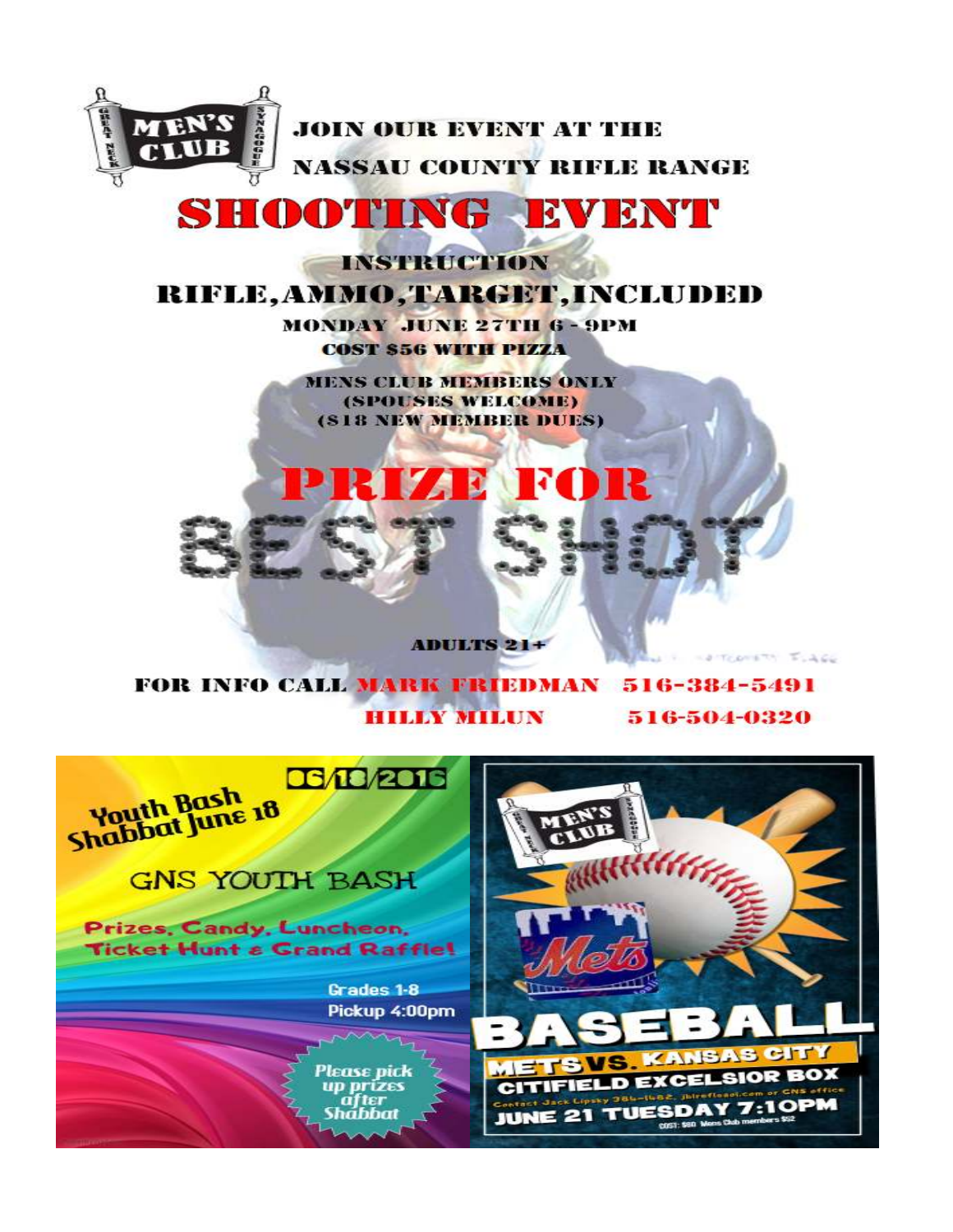# **SALLY & SEYMOUR OLSHIN ADULT EDUCATION PROGRAM GNS SUMMER 2016 LEARNING PROGRAM**

**Guest Speaker:** Dr. Edward Reichman Goodbye Ebola Hello Zika: The Halakhik Ramifications of the **Zika Virus** 



Edward Reichman is an Associate Professor of Emergency Medicine and Associate Professor of Philosophy and History of Medicine at the Albert Einstein College of Medicine (AECOM) of Yeshiva University, where he teaches Jewish medical ethics. He received his rabbinic ordination from the Rabbi Isaac Elchanan Theological Seminary of Yeshiva University and writes and lectures widely in the field of Jewish medical ethics. He is the recipient of a Kornfeld Foundation Fellowship and the Rubinstein Prize in Medical Ethics. He is a past member of the advisory board of the Institute for Genetics and Public Policy. His research is devoted to the interface of medical history and Jewish law.

**Tuesday, July 12** 7:15 pm **Mincha 8:10 pm** 

**Series Sponsorships - \$180** 

To dedicate a lecture, contact the synagogue office

516.487.6100 mtwersky@gns.org



26 Old Mill Road Great Neck, NY 11023